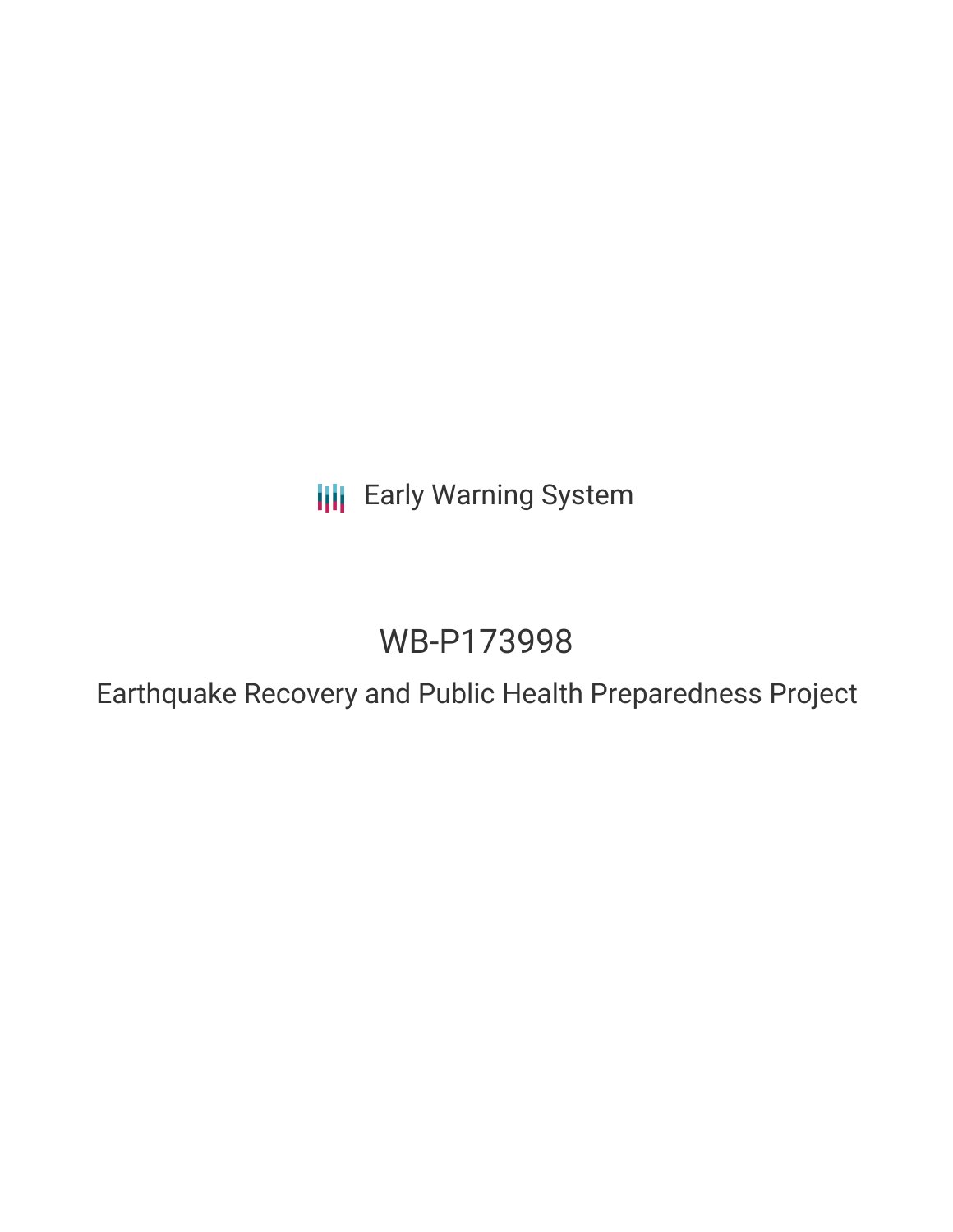

#### **Quick Facts**

| <b>Countries</b>               | Croatia                               |
|--------------------------------|---------------------------------------|
| <b>Financial Institutions</b>  | World Bank (WB)                       |
| <b>Status</b>                  | Active                                |
| <b>Bank Risk Rating</b>        | U                                     |
| <b>Voting Date</b>             | 2020-06-26                            |
| <b>Borrower</b>                | Government of the Republic of Croatia |
| <b>Sectors</b>                 | Construction, Education and Health    |
| <b>Investment Type(s)</b>      | Loan                                  |
| <b>Investment Amount (USD)</b> | \$200.00 million                      |
| <b>Project Cost (USD)</b>      | \$200.00 million                      |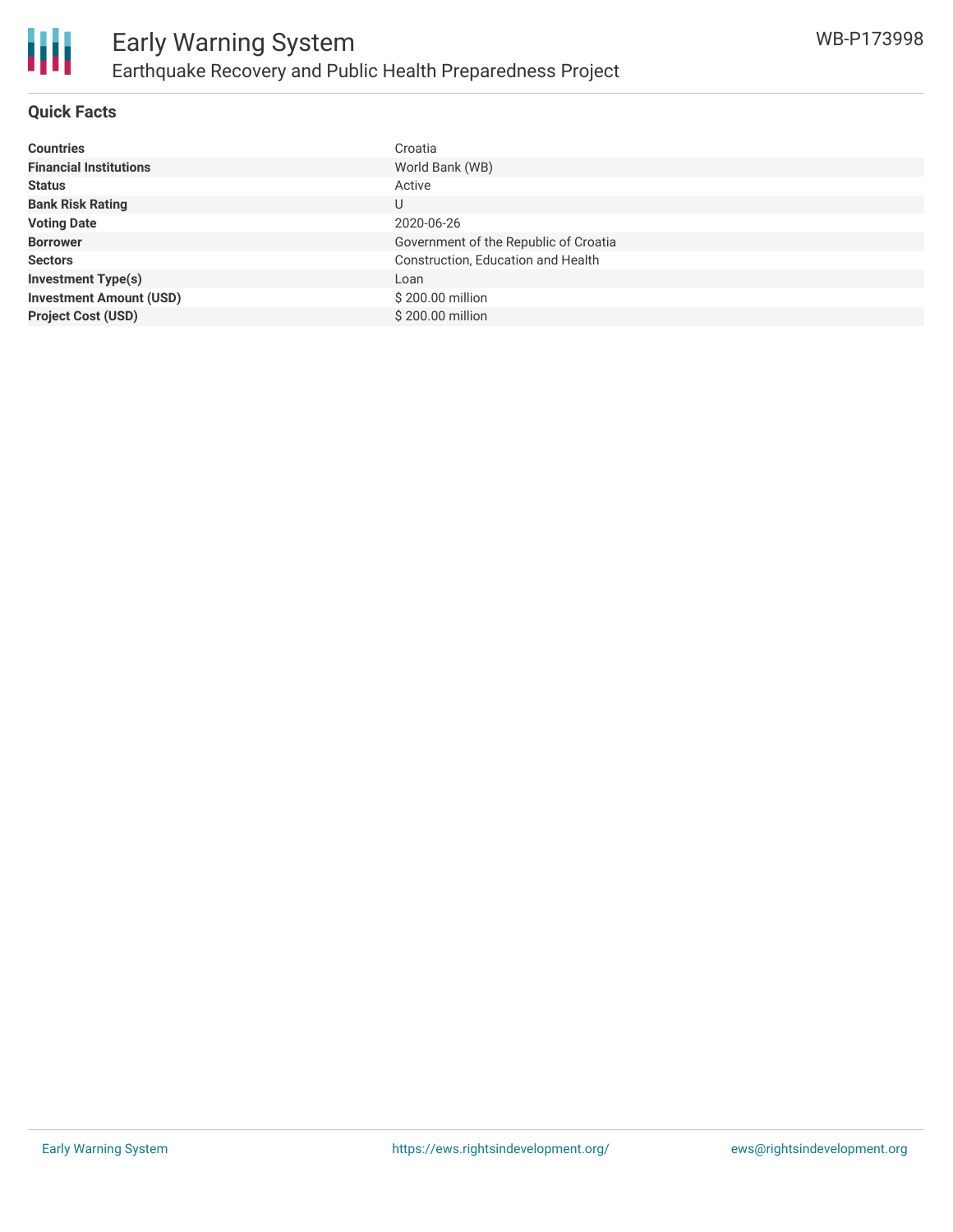

#### **Project Description**

According to the website, the objectives of this project are to assist Croatia with earthquake reconstruction efforts in Zagreb and the surrounding areas, improve institutional capacity for reconstruction, and strengthen national systems for public health preparedness.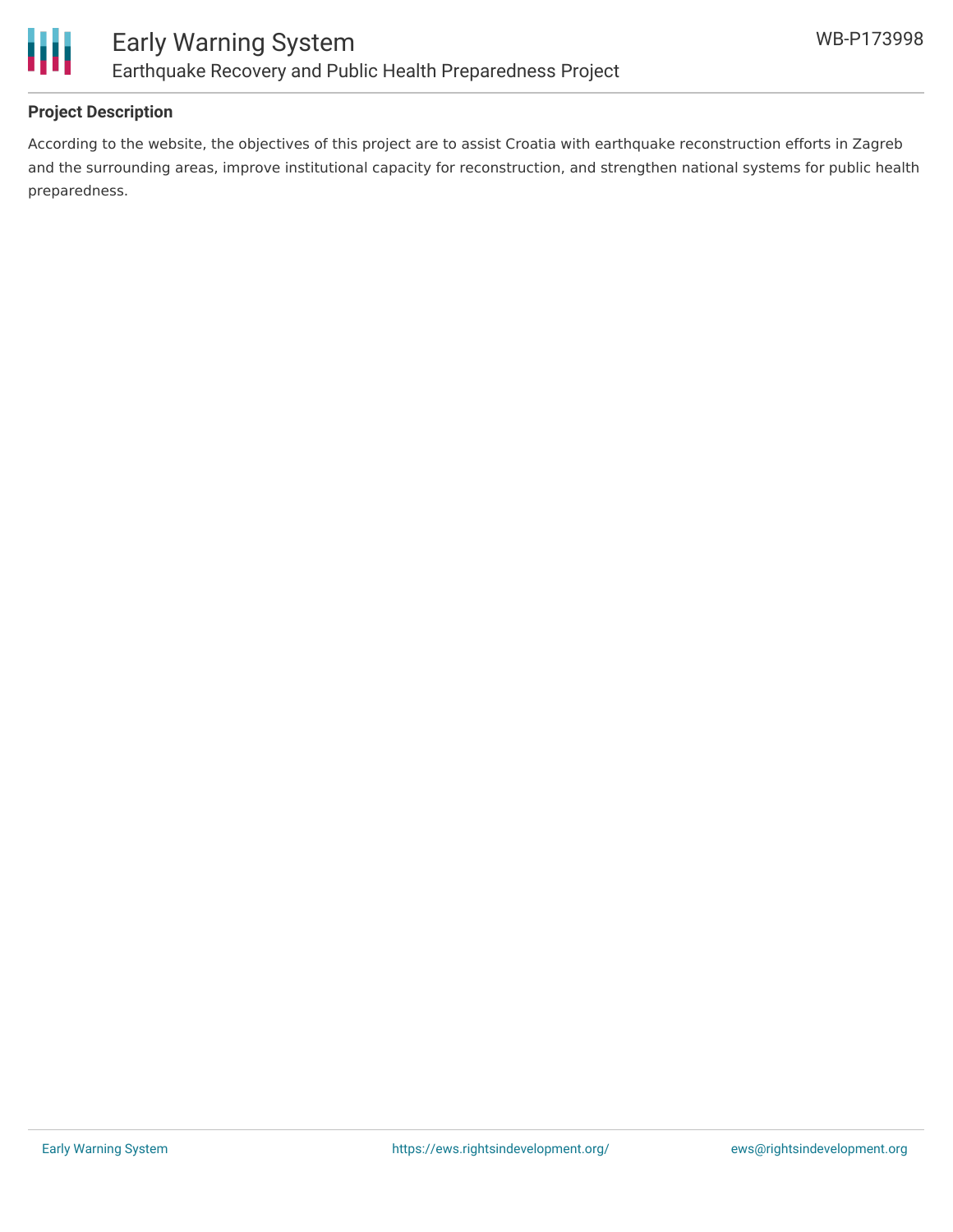

## Early Warning System Earthquake Recovery and Public Health Preparedness Project

#### **Investment Description**

World Bank (WB)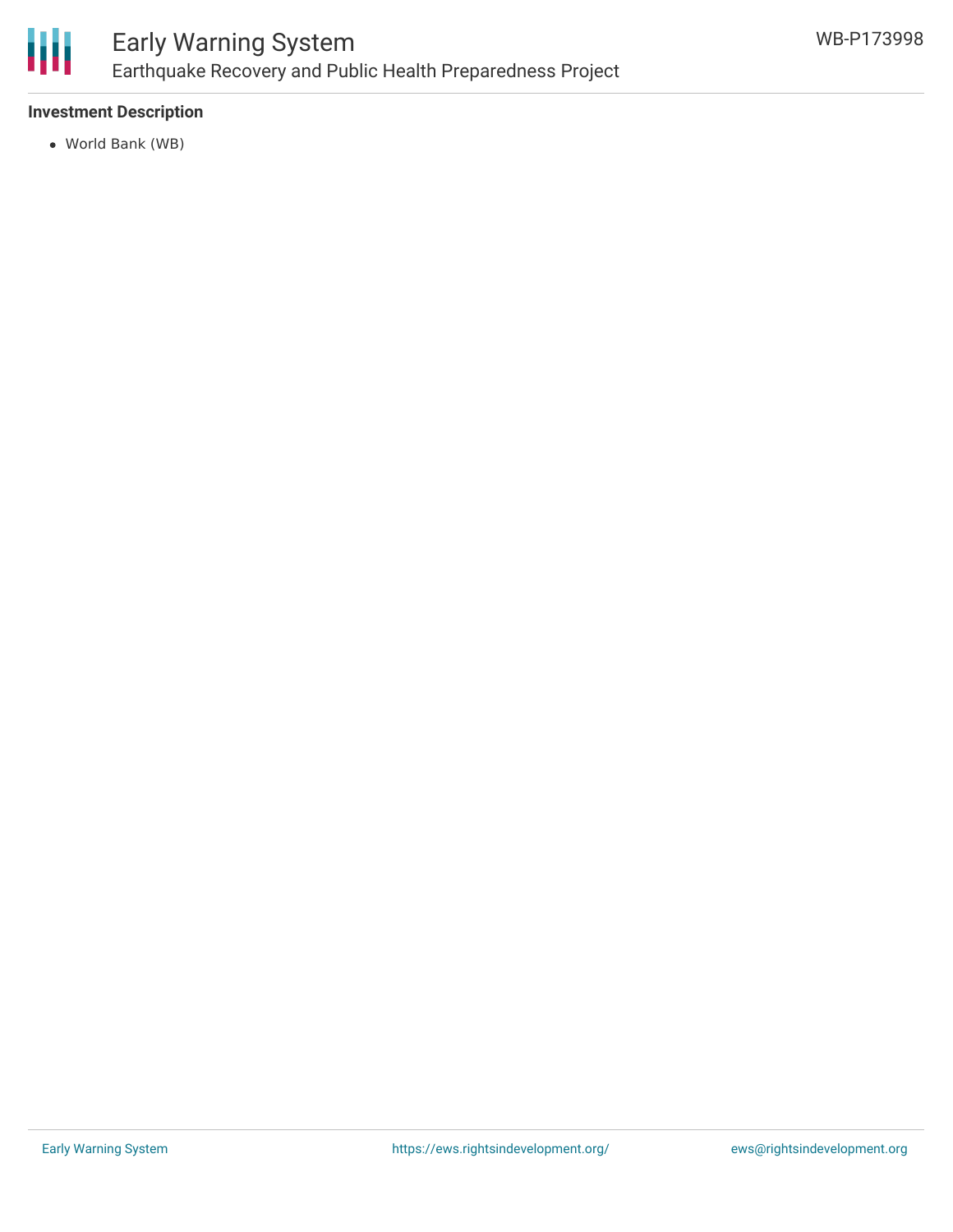#### **Contact Information**

TWB

Vica Rosario Bogaerts, Yoshini Naomi Rupasinghe, Zuzana Stanton-Geddes (Team Leader)

Project contacts not available at the time of disclosure.

#### ACCOUNTABILITY MECHANISM OF WORLD BANK

The World Bank Inspection Panel is the independent complaint mechanism and fact-finding body for people who believe they are likely to be, or have been, adversely affected by a World Bank-financed project. If you submit a complaint to the Inspection Panel, they may investigate to assess whether the World Bank is following its own policies and procedures for preventing harm to people or the environment. You can contact the Inspection Panel or submit a complaint by emailing ipanel@worldbank.org. You can learn more about the Inspection Panel and how to file a complaint at: https://www.inspectionpanel.org.